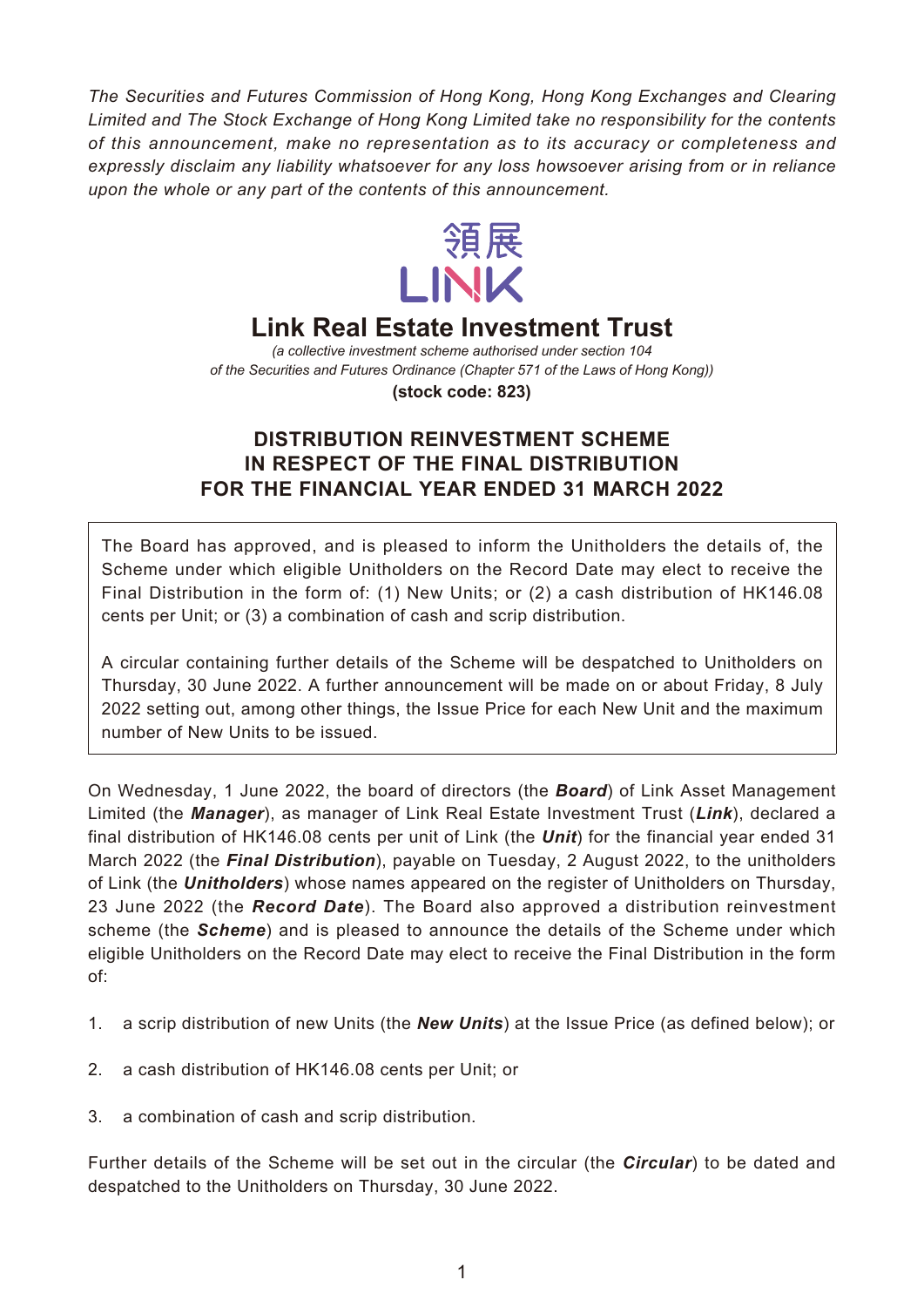The entitlement of the eligible Unitholders to New Units is based on:

- (a) the issue price (the *Issue Price*) which represents the volume weighted average closing price of the Units for the ten consecutive business days from, and including, Friday, 24 June 2022, subject to the restriction under the trust deed of Link;
- (b) the Final Distribution of HK146.08 cents per Unit in cash, plus any residual distribution entitlement brought forward; and
- (c) the number of Units held by the eligible Unitholders on the Record Date (i.e. Thursday, 23 June 2022).

The formula used for calculating the entitlement of the eligible Unitholders on the Record Date is as follows:

Number of Units held on the Record Date × Final Distribution per Unit in cash + any residual distribution entitlement brought forward

= Maximum distribution available for election of New Units

|                                         | Maximum distribution available for |
|-----------------------------------------|------------------------------------|
| Maximum number of New Units to be       | election of New Units              |
| issued (rounded down to the nearest $=$ |                                    |
| whole number)                           | <b>Issue Price</b>                 |

An announcement will be made by the Manager after trading hours on or about Friday, 8 July 2022 setting out, among other things, the Issue Price for each New Unit and the maximum number of New Units to be issued.

Application will be made to the Listing Committee of The Stock Exchange of Hong Kong Limited (the *Hong Kong Stock Exchange*) for the listing of, and permission to deal in, the New Units.

No fraction of a New Unit will be issued. For those eligible Unitholders on the Record Date who elect to receive the maximum number of New Units in lieu of a cash distribution, or if the entitlement is not enough to receive a New Unit, a residual distribution entitlement may arise, representing the difference between the maximum distribution available for election of New Units in respect of such Unitholders' unitholding and the total cash equivalent of the New Units based on the Issue Price to be issued to such Unitholders. Any residual distribution entitlement will be carried forward in Hong Kong dollars (without interest) and added to the next distribution, if applicable, to which a distribution reinvestment scheme is made available to determine such number of new units you may elect to receive on that occasion.

The New Units shall, when they are issued, rank pari passu in all respects with the then existing Units in issue. For the avoidance of doubt, such New Units will not be eligible for the Final Distribution as they shall be issued after the Record Date.

It is expected that the cheques for cash distributions and certificates for the New Units will be despatched to the Unitholders at the risk of those entitled thereto on Tuesday, 2 August 2022.